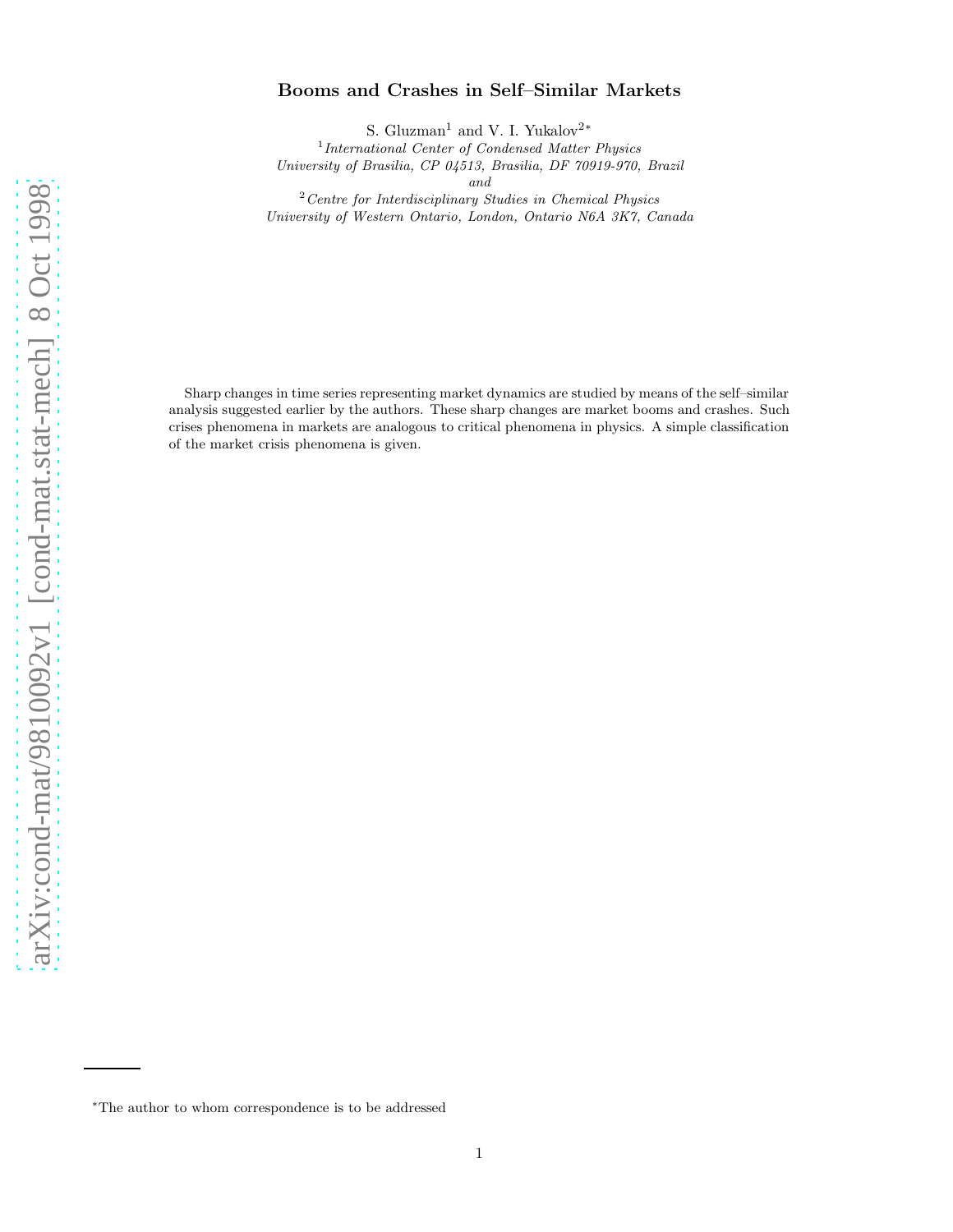## I. INTRODUCTION

Booms and crashes of market structures are examples of dynamical transitions that remind phase transitions and critical phenomena in physical systems. This analogy is, of course, not direct, since markets are nonequilibrium systems. Nevertheless, it is possible to develop a renormalization group approach for analysing the dynamics of markets near the points of their critical changes, such as booms and crashes, somewhat analogous to the renormalization group technique used for describing critical phenomena. Since nonequilibrium markets are quite different from equilibrium systems of statistical mechanics, the renormalization group needed for the analysis of market behaviour is to be also very different from the statistical renormalization group. We show that such a natural tool for describing market critical phenomena is the algebraically invariant self–similar renormalization group. In this approach, a market critical restructuring is treated analogously to a critical phenomenon in physics, which permits us to present the market time evolution in the critical region by means of a group property called, in physical language, the property of self–similarity. Using this self–similar renormalization group allows us to renormalize the time series generated by the market and to describe the occurrence of booms and crashes in good quantitative agreement with the data available.

A powerful tool for describing critical phenomena in equilibrium statistical systems is the so–called statistical renormalization group, formulated by Wilson being based on the Kadanoff idea of scaling transformations. A detailed account of this technique can be found in many books, for instance, in Ma [1]. Markets can be considered as very complex nonequilibrium statistical systems, and sharp changes of market structure, such as crashes, can be thought of as a kind of nonequilibrium phenomena, comparable to earthquakes [2,3]. There have been suggested several other analogies between physical systems and markets [2-5]. However, to our knowledge, there has been no attempt to develop a renormalization group approach for treating the behaviour of markets near their critical points of sharp changes, that is near their booms and crashes. We have suggested such an approach in our previous papers [6,7].

As far as markets, despite some analogies with physical systems, are much more complex and, in addition, nonequilibrium, the standard statistical renormalization group cannot be applied to such transitions as booms and crashes. Fortunately, there exists another approach based on self–similar renormalization group, which provides an evolution equation in the space of approximations [8-12]. This approach, completed by the condition of algebraic invariance, makes the basis of the algebraic self–similar renormalization [13-15]. Dynamics in the space of approximations, for the case of a market, is nothing but the time evolution of this market. This is why the self–similar renormalization group seems to be an absolutely natural concept for treating market evolution.

Let us stress the main ideas explaining why our approach suites well for describing market dynamics: (i) Sharp structural changes in a market are equivalent to critical phenomena in a physical system. (ii) The evolution of a market in the critical region can be formulated by means of a group property with respect to time, similarly to the evolution of a Hamiltonian with respect to its parameters in statistical renormalization group. (iii) In the same way as in the latter group, where in order to get a good quantitative description, one needs to make just a few renormalization steps, in the self–similar renormalization group, we also need to take into account only a few temporal points.

#### II. SCHEME OF ANALYSIS

Here we present a short survey of the self–similar analysis to be used in what follows. More details can be found in our previous papers [6,7]. The main characteristic of any market activity is the price for a security or commodity, or some index related to this price. Let  $f(t)$  be such a characteristic of a market at the moment of time t. A sharp change of the value of price, that is of  $f(t)$ , occurring during the period of time comparable with the resolution of the time series corresponding to  $f(t)$ , is commonly called a crisis. Booms are sharp upward moves and crashes are sharp downward moves of the price.

Suppose that the values of  $f(t)$  are known for  $n + 1$  time points  $t = k = 0, 1, 2, \ldots, n$ , so that

$$
f(k) = a_k \qquad (k = 0, 1, \dots, n). \tag{1}
$$

The aim of our analysis is to predict, being based on the data (1), the behaviour of  $f(t)$  for  $t \geq n+1$ .

At the first step, for the function  $f(t)$  in the time interval  $0 \le t \le n$ , we construct a polynomial representation

$$
p_n(t) = \sum_{k=0}^n A_k t^k \qquad (0 \le t \le n),
$$
\n<sup>(2)</sup>

in which the coefficients  $A_k$  are defined by the equations

$$
p_k(k) = a_k \qquad (k = 0, 1, \dots, n). \tag{3}
$$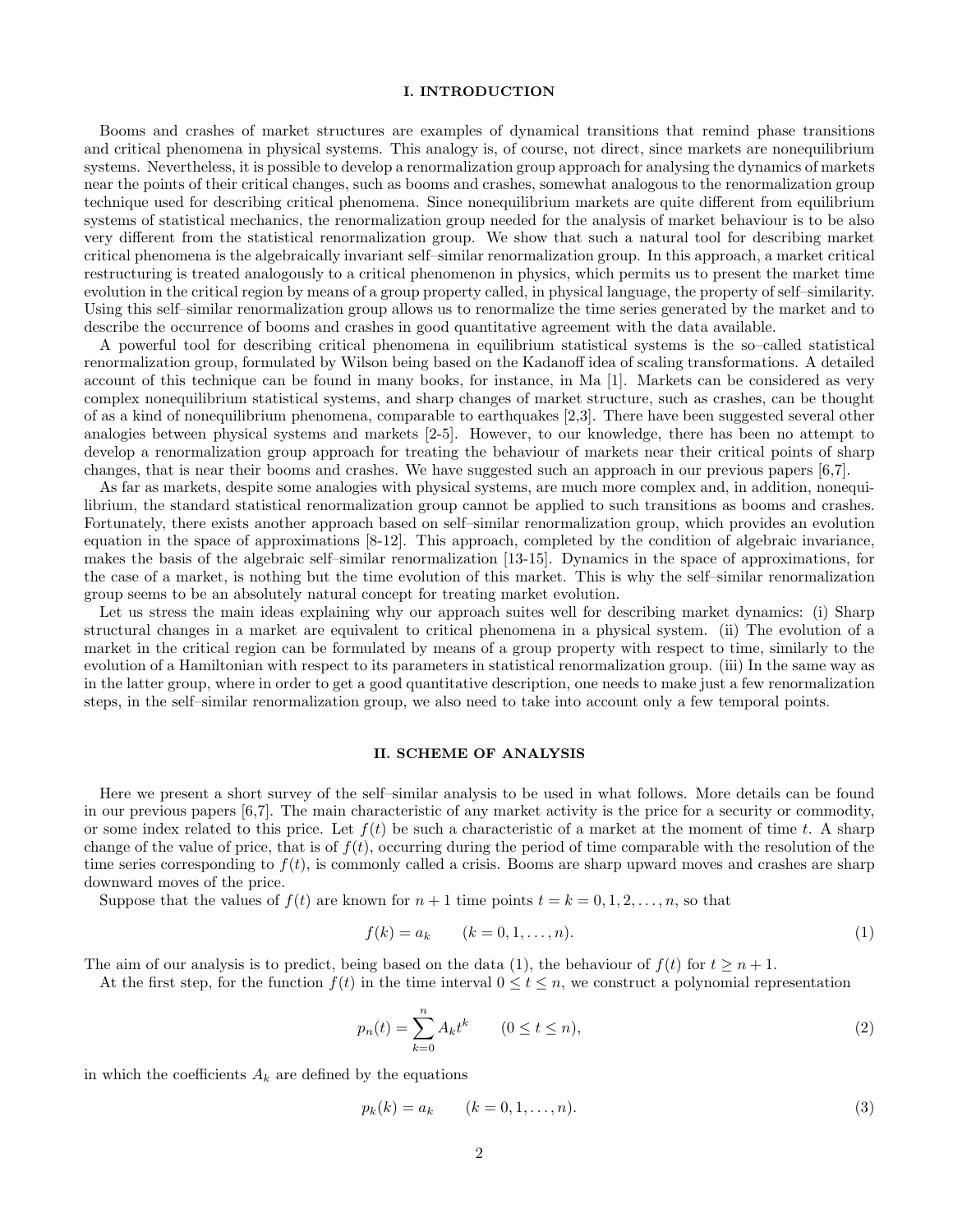The coefficients of polynomial (2) characterize different tendencies, or trends, existing in the market. The plus or minus sign of  $A_k$  describes the tendency to growth or to decrease, respectively. Such different trends may be called heterotrends. The latter are somewhat analogous to heterophase fluctuations in statistical systems [16], where they play a very important role, especially in the vicinity of phase transitions. Market models must also include some kind of heterogeneity in their structure [17,18].

The competition of different tendencies in a market determines the formation of following prices. If there are no constraints imposed from outside, the market should develop according to its own laws. We assume that this natural dynamics of a market can be formulated as the property of self–similarity for a given time series.

The algebraic self–similar renormalization group selects the most stable nonlinear mixture of tendencies prevailing over the less stable. Thus, evolving and competing via the self–similar renormalization dynamics, different trends form a self–similar heterotrend market, or simply self–similar market. The problem of forecasting the price for a real market is mapped to the problem of evolution of a self–similar market. Let us emphasize again that the possibility of so simplifying market dynamics is justified in the critical region where collective coherent effects become prevailing. The development of such a coherent behaviour with strong correlations between market agents is a necessary condition for the formation of a law of collective motion, which, in turn, can be expressed through the self–similar renormalization group.

For the sequence  ${p_k(t)}$  of polynomials  $p_k(t) = \sum_{m=0}^{k} A_m t^m$ , we may define [15] the self-similar exponential approximants

$$
f_k(t,\tau) = A_0 \exp\left(\frac{A_1}{A_0} t \exp\left(\frac{A_2}{A_1} t \dots \exp\left(\frac{A_k}{A_{k-1}} \tau t\right) \dots\right)\right),\tag{4}
$$

where it is assumed that  $A_m \neq 0$  ( $m = 0, 1, \ldots, k$ ). This kind of nested exponentials, because of their self-similar structure, is, as we think, the most suitable functional form for describing market dynamics. The effective time  $\tau$  is to be found from a fixed–point condition, e.g., taken as the minimal–difference condition

$$
|f_n(t, \tau_n) - f_{n-1}(t, \tau_n)| = \min_{\tau} |f_n(t, \tau) - f_{n-1}(t, \tau)|,
$$
\n(5)

giving  $\tau_n = \tau_n(t)$ . In many cases, condition (5) can be reduced to

$$
f_n(t,\tau) = f_{n-1}(t,\tau), \qquad \tau = \tau_n(t), \tag{6}
$$

which, according to (4), is equivalent to the equation

$$
\tau = \exp\left(\frac{A_n}{A_{n-1}}\tau t\right), \qquad \tau = \tau_n(t). \tag{7}
$$

The latter, as is obvious, possesses a solution if  $A_n/A_{n-1} < 0$ , but when  $A_n/A_{n-1} > 0$ , solutions may be absent. With the found effective time  $\tau_n(t)$ , we obtain the self-similar forecast

$$
f_n^*(t) \equiv f_n(t, \tau_n(t)) \qquad (t \ge n+1). \tag{8}
$$

It may happen that, when  $A_n/A_{n-1} > 0$ , equations (6) and (7) have no solutions. Then we need to return to condition (5) which, together with (4), yields  $\tau_n = 0$ . In this case, the forecast becomes

$$
f_n^*(t) = f_{n-1}(t, 1) \qquad (\tau = 0). \tag{9}
$$

The stability analysis of the procedure is checked by analysing the multipliers

$$
M_k(t,\tau) \equiv \frac{\delta f_k(t,\tau)}{\delta f_1(t,1)}, \qquad M_k(t) \equiv M_k(t,1), \tag{10}
$$

where  $k = 1, 2, ..., n$ . Note that  $M_1(t, 1) = 1$  for any t. When Eq. (6) has a solution  $\tau_n(t)$ , then the multiplier at the fixed point (8) is defined as

$$
M_n^*(t) \equiv \frac{1}{2} \left[ M_n(t, \tau_n(t)) + M_{n-1}(t, \tau_n(t)) \right]. \tag{11}
$$

When (6) has no solution, then the fixed point is given by (9), and the related multiplier is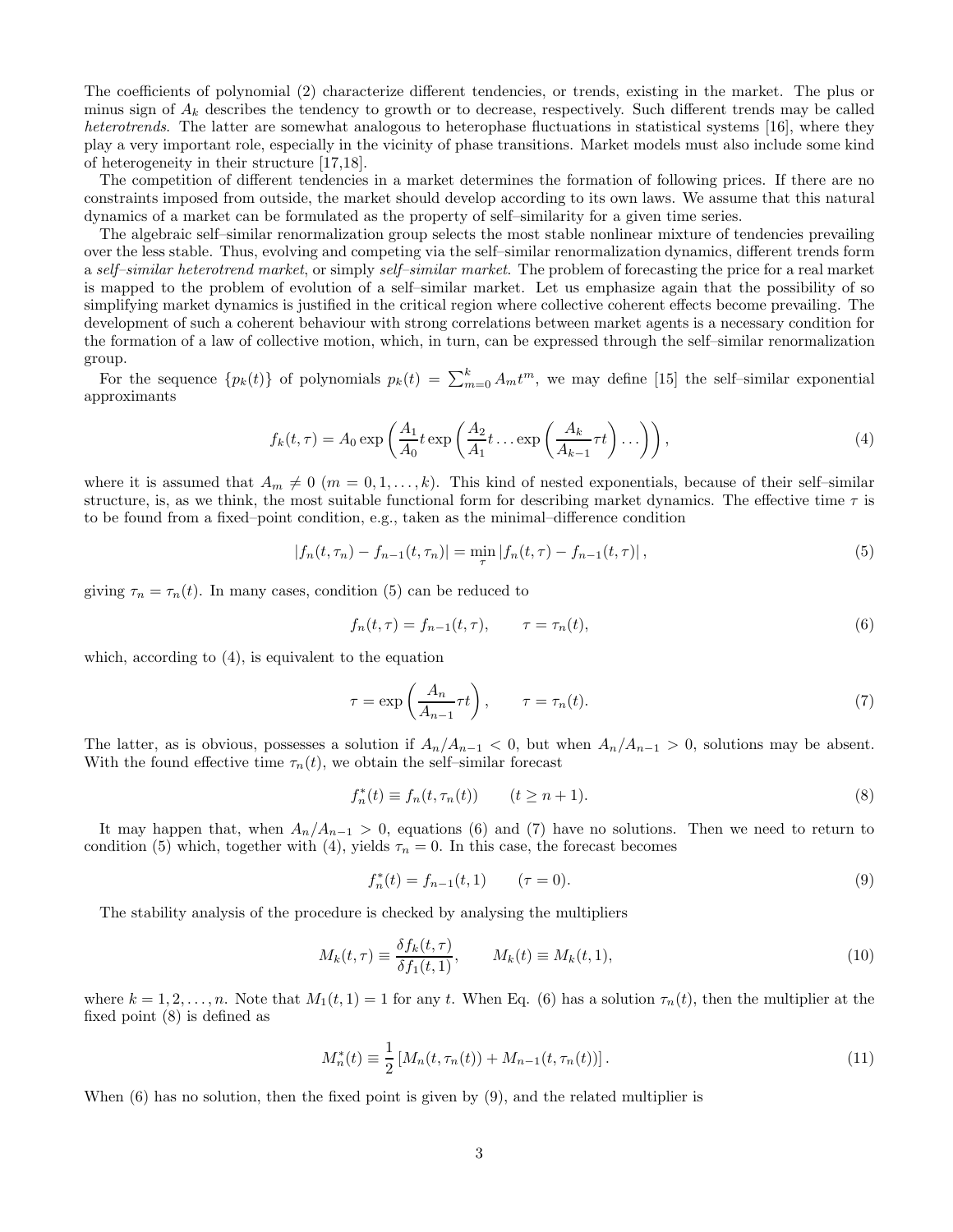$$
M_n^*(t) = M_{n-1}(t, 1) \qquad (\tau = 0). \tag{12}
$$

It is also admissible to define a fixed point as an average

$$
\bar{f}_n(t) \equiv \frac{1}{2} \left[ f_n(t,1) + f_{n-1}(t,1) \right]. \tag{13}
$$

In this case, the corresponding multiplier can be written as

$$
\bar{M}_n(t) \equiv \frac{1}{2} \left[ M_n(t,1) + M_{n-1}(t,1) \right]. \tag{14}
$$

The forecasting procedure is stable if the multiplier at the fixed point satisfies the inequality  $|M_m^*(t)| \leq 1$  or, respectively,  $|\bar{M}_n(t)| \leq 1$ . The case of an equality is called neutrally stable. As an optimal forecast, that corresponding to the minimal multiplier is to be taken.

Note that the difference

$$
\Delta_n(t) \equiv f_n(t,1) - f_{n-1}(t,1)
$$

describes the degree of a market volatility. For a very volatile market,  $\Delta_n(t)$  can be comparable with  $f_n(t, 1)$ . Contrary to this, for a steady–state market,  $\Delta_n(t)$  is much less than  $f_n(t, 1)$ .

In the following section, we pass to the consideration of particular examples of self–similar markets. All data, unless stated otherwise, are taken from the books of International Financial Statistics issued by the International Monetary Fund and from UNCTAD Commodity Yearbooks issued by the United Nations.

We start the self–similar analysis from the simplest case, when the values of  $f(t)$  are given for only three time points. So, we shall deal with the self–similar exponential approximants

$$
f_1(t,\tau) = a_0 \exp\left(\frac{A_1}{a_0}\tau t\right), \qquad f_2(t,\tau) = a_0 \exp\left(\frac{A_1}{a_0}t \exp\left(\frac{A_2}{A_1}\tau t\right)\right)
$$

and the multipliers

$$
M_1(t,\tau) = \tau \exp\left\{-\frac{A_1}{a_0}(1-\tau)t\right\},\,
$$

$$
M_2(t,\tau) = \left(1 + \frac{A_2}{A_1} \tau t\right) \exp\left\{-\frac{A_1}{a_0} \left[1 - \exp\left(\frac{A_2}{A_1} \tau t\right)\right]t + \frac{A_2}{A_1} \tau t\right\}
$$

It turns out that specific features of a market are directly related to the quantities

$$
X \equiv a_1 - a_0, \qquad Y \equiv a_2 - a_1. \tag{15}
$$

.

The coefficients of the polynomial representation (2) can be expressed through these quantities as

$$
A_0 = a_0,
$$
  $A_1 = \frac{1}{2}(3X - Y),$   $A_2 = \frac{1}{2}(Y - X).$ 

Depending on the values of  $X$  and  $Y$ , different possibilities can arise.

## III. UPWARD BOUND MARKETS

This case implies that  $a_0 \le a_1 < a_2$ , hence  $X \ge 0$ ,  $Y > 0$ . The following subcases exist.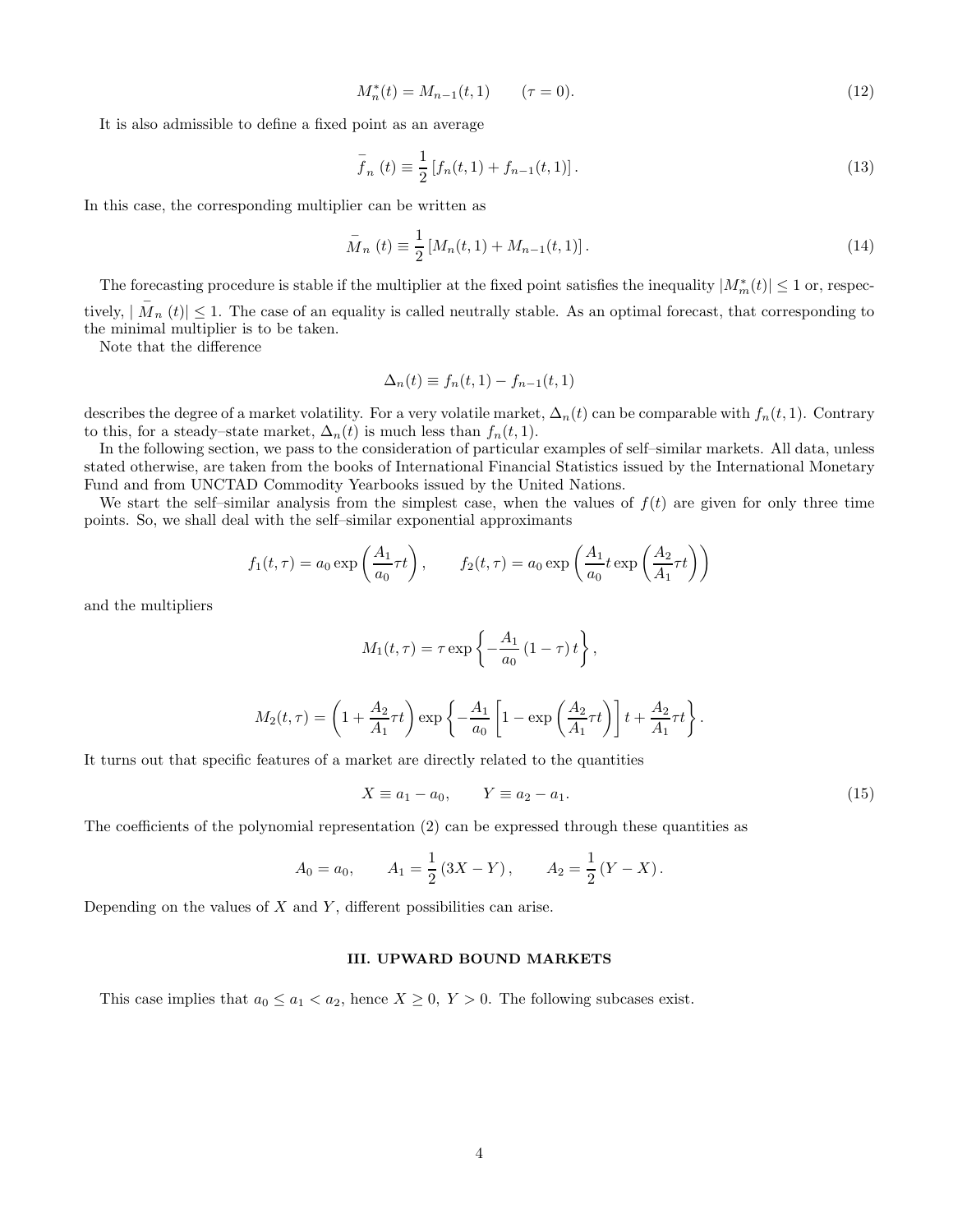## A. Balanced Bull Market  $(0 < Y < X)$

Then  $A_1 > 0$ ,  $A_2 < 0$ , and  $|A_1| > |A_2|$ . The bullish tendency presented by  $A_1$  dominates over the bearish tendency given by  $A_2$ . For the balanced bull market, we have  $|M_2(3)| < 1$ , and prices rise. When a price goes up sharply, we get a boom. Some examples of such booms are considered below.

(i) The average index of the Swedish share prices  $(1980=100)$  from 1980 to 1982:

$$
a_0 = 100
$$
 (1980),  $a_1 = 149$  (1981),  $a_2 = 185$  (1982).

Let us find the index for 1983. The coefficients of polynomial (2), defined by (3), are  $A_1 = 55.5$  and  $A_2 = -6.5$ . For the exponential approximants (4), we have  $f_1(3, 1) = 528.567$  and  $f_2(3, 1) = 322.754$ . Recall that  $M_1(t) \equiv 1$  for any t, −

and using (10), we get  $M_2(3) = 0.279$ . For the average (13), we find  $f_2(3) = 425.661$ , with the multiplier (14) being −  $M_2$  (3) = 0.639. From the minimal–difference condition (7), it follows that  $\tau = 0.76445$ . This gives for approximant (8) the value  $f_2^*(3) = 357.087$ , and for multiplier (11), we have  $|M_2^*(3)| = 0.447$ . Since  $M_2^*(3)$  has the absolute value which is less than that of  $M_2$  (3), we have to accept  $f_2^*(3)$  as the optimal forecast. The actual index boomed in 1983 to 359. Thus, the error of our forecast is  $-0.5\%$ .

(ii) The average index of the Philippines share prices  $(1985 = 100)$  from the fourth quarter of 1986 till the second quarter of 1987:

$$
a_0 = 224.9
$$
 (IV, 1986),  $a_1 = 273$  (I, 1987),  $a_2 = 315.6$  (II, 1987).

What is the index in the third quarter of 1987? Following the standard prescription, we find the polynomial coefficients  $A_1 = 50.85$  and  $A_2 = -2.75$ . Then we get  $f_1(3,1) = 443.172$  and  $f_2(3,1) = 400.363$ , with the multiplier  $M_2(3) =$ 0.643. From here,  $\bar{f}_2(3) = 421.767$  with  $\bar{M}_2(3) = 0.842$ . The minimal-difference condition gives  $\tau = 0.8686$ , so that −  $f_2^*(3) = 405.371$  with  $|M_2^*(3)| = 0.739$ . The actual value of the index in the third quarter of 1987 was 424.53. Both our estimates are pretty close to this value, with an error less than 4.5%.

#### B. Super–Bull Market  $(0 \le X < Y < 3X)$

Only bullish tendencies are present, since  $A_1 > 0$  and  $A_2 > 0$ . For this case, Eq. (7) may have no solution, then the minimal–difference condition (5) yields  $\tau = 0$ . Therefore, instead of (8), we must consider (9). Exponential approximants increase with time, and  $|M_2(3)| > 1$ . An interesting situation may occur – Despite an exponential growth of the approximants, the value of the sought function at  $t = n + 1$  can be less than  $a_n$ . And even a crash may happen. We illustrate this by the examples below.

(i) The average index of the Canadian industrial share prices  $(1990 = 100)$  from 1967 to 1969:

$$
a_0 = 25.9
$$
 (1967),  $a_1 = 27.2$  (1968),  $a_2 = 30.3$  (1969).

Let us look for the index in 1970. Again following the prescribed procedure, we get the polynomial coefficients  $A_1 = 0.4$ and  $A_2 = 0.9$ . The exponential approximants are  $f_1(3,1) = 27.128$  and  $f_2(3,1) \sim 10^{18}$ . The latter is not probable because of  $M_2(3)$  being of similar order. The same holds true for  $\overline{f}_2$  (3) for which  $|\overline{M}_2$  (3)  $|\gg 1$ . Consequently, the optimal forecast is  $f_2^*(3) = f_1(3, 1) = 27.128$ , with  $M_2^*(3) = 1$ . The actual index in 1970 was down to 26.6. Our prediction gives an error of 2%.

(ii) The Malaysian gross domestic product  $(1985 = 100)$  from 1987 to 1989:

 $a_0 = 82.585$  (1987),  $a_1 = 89.967$  (1988),  $a_2 = 97.804$  (1989).

What would be the value of GDP in 1990? The polynomial coefficients are  $A_1 = 7.154$  and  $A_2 = 0.227$ . Then  $f_1(3, 1) = 107.096$  and  $f_2(3, 1) = 109.918$ , with  $M_2(3) = 1.237$ . Thence,  $\overline{f}_2(3) = 108.507$  with  $\overline{M}_2(3) = 1.119$ , while  $\tau = 0$  and  $f_2^*(3) = f_1(3, 1) = 107.096$ , with  $M_2^*(3) = 1$ . Consequently, the optimal forecast is  $f_2^*(3)$ , which deviates from the actual value 107.406 in 1990 by only 0.29%.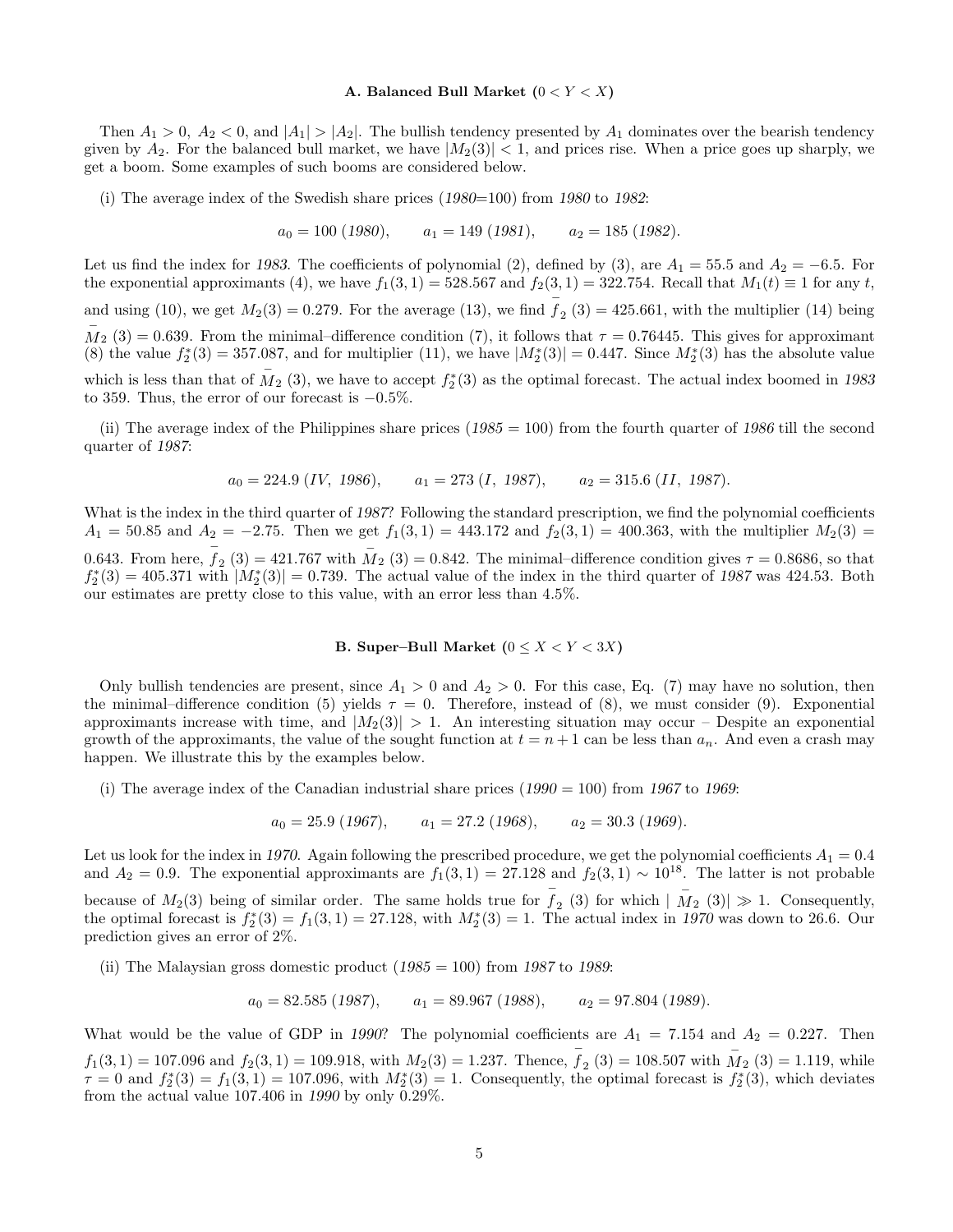(iii) The market tea prices (in US dollars per metric ton) at the Average Auction, London, in 1982–1985:

$$
a_0 = 1931.7 (1982),
$$
  $a_1 = 2324.6 (1983),$   $a_2 = 3456.8 (1984).$ 

Let us find the price in 1985. The polynomial coefficients are  $A_1 = 23.25$  and  $A_2 = 369.65$ . Since for the approximant  $f_2(3)$ , we have  $|\bar{M}_2(3) \gg 1$ , the optimal forecast is  $f_2^*(3) = f_1(3, 1) = 2003$ , with  $M_2^*(3) = 1$ . The actual price in 1985 was down to 1983.6. The error of our forecast is 0.98%.

## C. Bull–Turned–to–Bear Market  $(0 \leq 3X < Y)$

This implies  $A_1 < 0$ ,  $A_2 > 0$ , and  $|A_1| < |A_2|$ . The bullish tendency presented by  $A_2 > 0$  is not strong enough to prevent the price from falling down, because of the influence of the bearish tendency given by  $A_1 < 0$ . The growth of prices is too fast, forming a bubble that can burst. Examples of such bubble crashes are given below.

(i) The average index of the Swiss industrial share prices  $(1980 = 100)$  from the first quarter of 1987 to the third quarter of 1987:

$$
a_0 = 206.9
$$
 (I, 1987),  $a_1 = 211.5$  (II, 1987),  $a_2 = 245.5$  (III, 1987).

What is the index in the fourth quarter of 1987? For the polynomial coefficients we have  $A_1 = -10.1$  and  $A_2 = 14.7$ . The approximants are  $f_1(3,1) = 178.714$  and  $f_2(3,1) = 206.516$ , with  $M_2(3) = -0.049$ . The average is  $f_2(3) =$ 192.615, with  $\overline{M}_2$  (3) = 0.476. From the minimal difference condition (7), we get  $\tau = 0.28638$ . Then,  $f_2^*(3) = 198.402$ , with  $|M_2^*(3)| = 0.119$ . The optimal forecast is  $f_2^*(3)$ . The actual index in the fourth quarter of 1987 was 202.5. The error of our forecast is −2.024%.

(ii) The tin prices (in US cents per pound) in Bolivia from 1987 to 1989:

$$
a_0 = 308.97 (1987),
$$
  $a_1 = 320.22 (1988),$   $a_2 = 400.71 (1989).$ 

Let us find the price in 1990. The polynomial coefficients are  $A_1 = -23.37$  and  $A_2 = 34.62$ . For the approximants we have  $f_1(3, 1) = 246.246$  and  $f_2(3, 1) = 308.148$ , with  $M_2(3) = -0.051$ . Hence,  $\overline{f}_2(3) = 277.197$ , with  $\overline{M}_2(3) = 0.475$ . The minimal difference condition gives an effective time  $\tau = 0.2836$ . Then,  $f_2^*(3) = 289.714$ , with  $|M_2^*(3)| = 0.124$ . The optimal forecast is  $f_2^*(3)$ , deviating from the actual price 286.88 in 1990 by 0.99%.

(iii) The volume of the Argentine export (in billions of US dollars) in 1979–1981:

$$
a_0 = 7.81 (1979),
$$
  $a_1 = 8.021 (1980),$   $a_2 = 9.143 (1981).$ 

Let us look for the volume in 1982. The coefficients are  $A_1 = -0.244$  and  $A_2 = 0.455$ . Then,  $f_1(3,1) = 7.110$  and  $f_2(3, 1) = 7.807$ , with  $M_2(3) = -0.019$ . From here, −  $f_2$  (3) = 7.459, with  $\bar{M}_2$  (3) = 0.491. The effective time is  $\tau = 0.2489$ , which yields  $f_2^*(3) = 7.63$ , with  $|M_2^*(3)| = 0.082$ . The optimal forecast is  $f_2^*(3)$ . The actual volume in 1982 was 7.625. The error of our forecast is 0.066%.

#### IV. DOWNWARD BOUND MARKETS

In this case  $a_0 \ge a_1 > a_2$ , because of which  $X \le 0$  and  $Y < 0$ . Three possibilities can arise.

#### A. Balanced Bear Market  $(X < Y < 0)$

This means that  $A_1 < 0$ ,  $A_2 > 0$ , and  $|A_1| > |A_2|$ . The bearish tendency in the negative  $A_1$  dominates over the bullish tendency in the positive  $A_2$ , which leads to the decrease of price. Examples are given below.

(i) The exchange rate of Japanese Yen to SDR (Special Drawing Rights) in 1984–1986:

$$
a_0 = 246.13
$$
 (1984),  $a_1 = 220.23$  (1985),  $a_2 = 194.61$  (1986).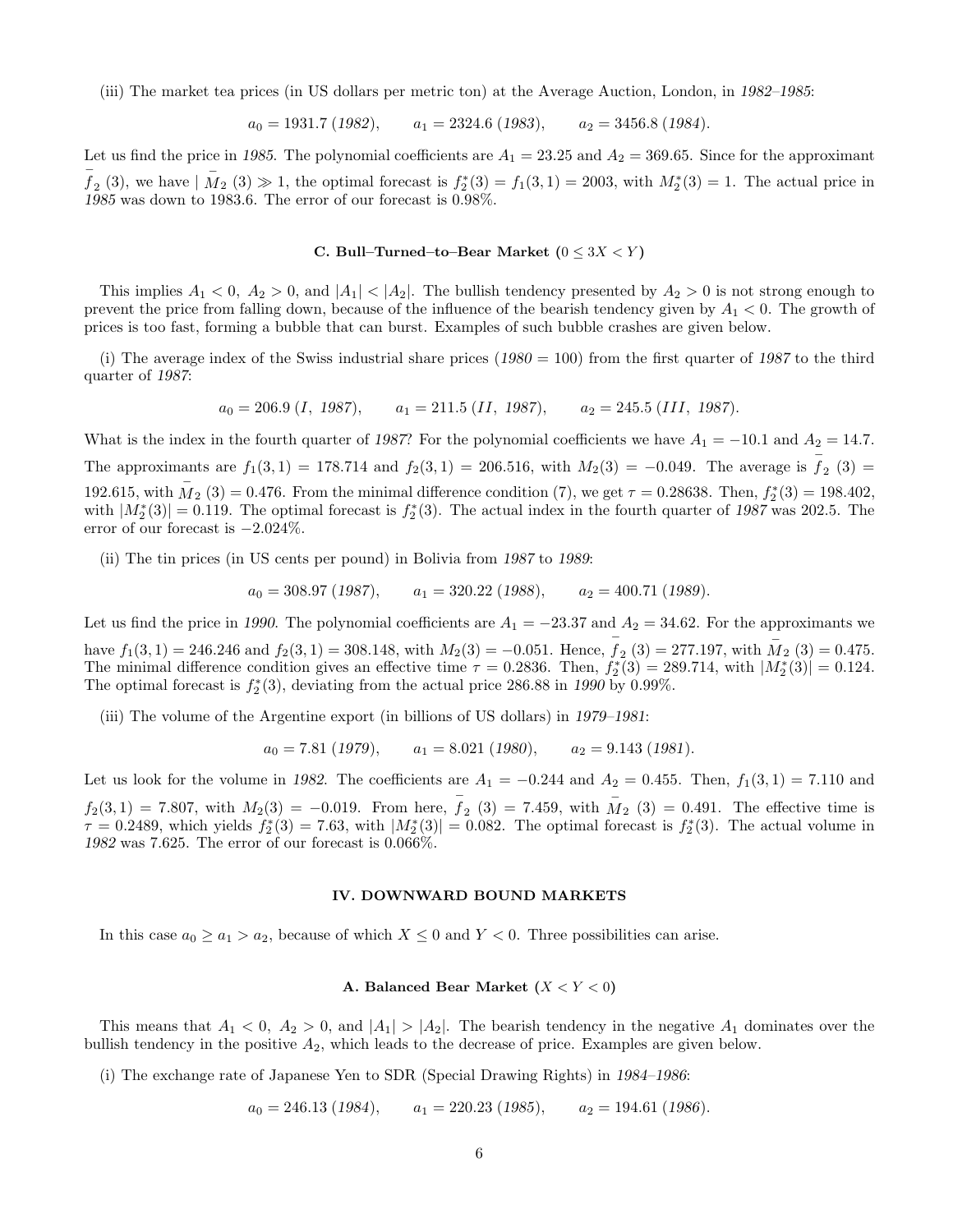Let us find the rate in 1987. The coefficients are  $A_1 = -26.04$  and  $A_2 = 0.14$ . Repeating the same steps as above, we have  $f_1(3,1) = 179.194$ ,  $f_2(3,1) = 180.106$ , with  $M_2(3) = 0.973$ , which yields  $f_2(3) = 179.65$  with  $M_2(3) = 0.986$ . The effective time is  $\tau = 0.98425$ . Then  $f_2^*(3) = 180.092$  with  $|M_2^*(3)| = 0.981$ . Both forecasts are very close to each other as well as to the actual rate 175.2 in 1987, the error being less than 3%.

(ii) The unit value of the Argentine wheat exports  $(1990 = 100)$  in 1982–1984:

$$
a_0 = 115.6
$$
 (1982),  $a_1 = 99.4$  (1983),  $a_2 = 91.6$  (1984).

What would be the value in 1985? In the standard way, we get  $A_1 = -20.4$ ,  $A_2 = 4, 2$ ,  $f_1(3, 1) = 68.083$ ,  $f_2(3, 1) =$ 86.892,  $M_2(3) = 0.263$ , so that −  $f_2$  (3) = 77.488,  $M_2$  (3) = 0.631. Then  $\tau = 0.663696$ , and  $f_2^*(3) = 81.351$ ,  $|M_2^*(3)| =$ 0.631. Again, both forecasts are equivalent from the viewpoint of stability, close to each other and to the actual value

79.8 in 1985, the error being less than 3%.

(iii) The average index of the Korean share prices  $(1985 = 100)$  in  $1989-1991$ :

 $a_0 = 661.2$  (1989),  $a_1 = 537.7$  (1990),  $a_2 = 473$  (1991).

Let us find the index for 1992 and compare it with that 422.63 actually happened. In the usual way, we get  $A_1 =$  $-152.9, A_2 = 29.4, f_1(3,1) = 330.4, f_2(3,1) = 447.83, M_2(3) = 0.322, \text{ and } f_2(3) = 389.116, \text{ with } \overline{M_2}(3) = 0.661.$ − The effective time is  $\tau = 0.6768$ , which results in  $f_2^*(3) = 413.453$ , with  $|M_2^*(3)| = 0.681$ . The error of  $f_2(3)$  is  $-7.9\%$ and that of  $f_2^*(3)$  is  $-2.2\%$ .

#### B. Super–Bear Market  $(3X < Y < X \le 0)$

This implies that both  $A_1$  and  $A_2$  are negative. Only bearish tendencies are presented. As an example, consider the volume of GDP (in millions of SDR) of the Yemen Republic in 1979–1981:

$$
a_0 = 1084 (1979),
$$
  $a_1 = 1006 (1980),$   $a_2 = 826 (1981).$ 

Let us calculate the volume in 1982, comparing it with the actual one equal to 502. We have  $A_1 = -27$ ,  $A_2 =$  $-51, f_1(3,1) = 1006, f_2(3,1) = 4.5 \times 10^{-7}, M_2(3) = 8.6 \times 10^{-7}$ , and −  $f_2$  (3) = 502.976, with  $M_2$  (3) = 0.5. The minimal difference condition (5) gives  $\tau = 0$ . So,  $f_2^*(3) = f_1(3, 1) = 1006$ , with  $M_2^*(3) = M_1(3) = 1$ . The optimal forecast is  $f_2(3)$ , whose error is 0.19%.

#### C. Bear–Turned–to–Bull Market  $(Y < 3X \leq 0)$

Now  $A_1 > 0$ ,  $A_2 < 0$ , and  $|A_1| < |A_2|$ . The bullish trend in positive  $A_1$  becomes dominating, although the bearish trend in negative  $A_2$  still remains. The motion looks like a downward bubble that bursts. Consider some examples.

(i) The average index of the US industrial share prices  $(1985 = 100)$  in  $1968-1970$ :

 $a_0 = 51.7 \ (1968), \qquad a_1 = 51.2 \ (1969), \qquad a_2 = 43.9 \ (1970).$ 

We shall find the index for 1971 and compare it with the actual value 52.1. We get  $A_1 = 2.9$ ,  $A_2 = -3.4$ ,  $f_1(3, 1) =$ 61.175,  $f_2(3,1) = 51.96$ ,  $M_2(3) = -0.063$ , and −  $f_2$  (3) = 56.568, with  $M_2$  (3) = 0.469. The minimal-difference condition gives  $\tau = 0.3221$ , because of which  $f_2^*(3) = 54.58$  and  $|M_2^*(3)| = 0.124$ . The optimal forecast is  $f_2^*(3)$ , with an error 4.8%.

(ii) The volume of the US imports  $(1985 = 100)$  in 1973–1975:

$$
a_0 = 57.5
$$
 (1973),  $a_1 = 56.7$  (1974),  $a_2 = 49.9$  (1975).

Let us find the volume in 1976, comparing it with the actual value 60.8. We may mention that the decline in imports in these years could be related to the oil embargo and the energy crisis of 1973. Following the standard procedure, we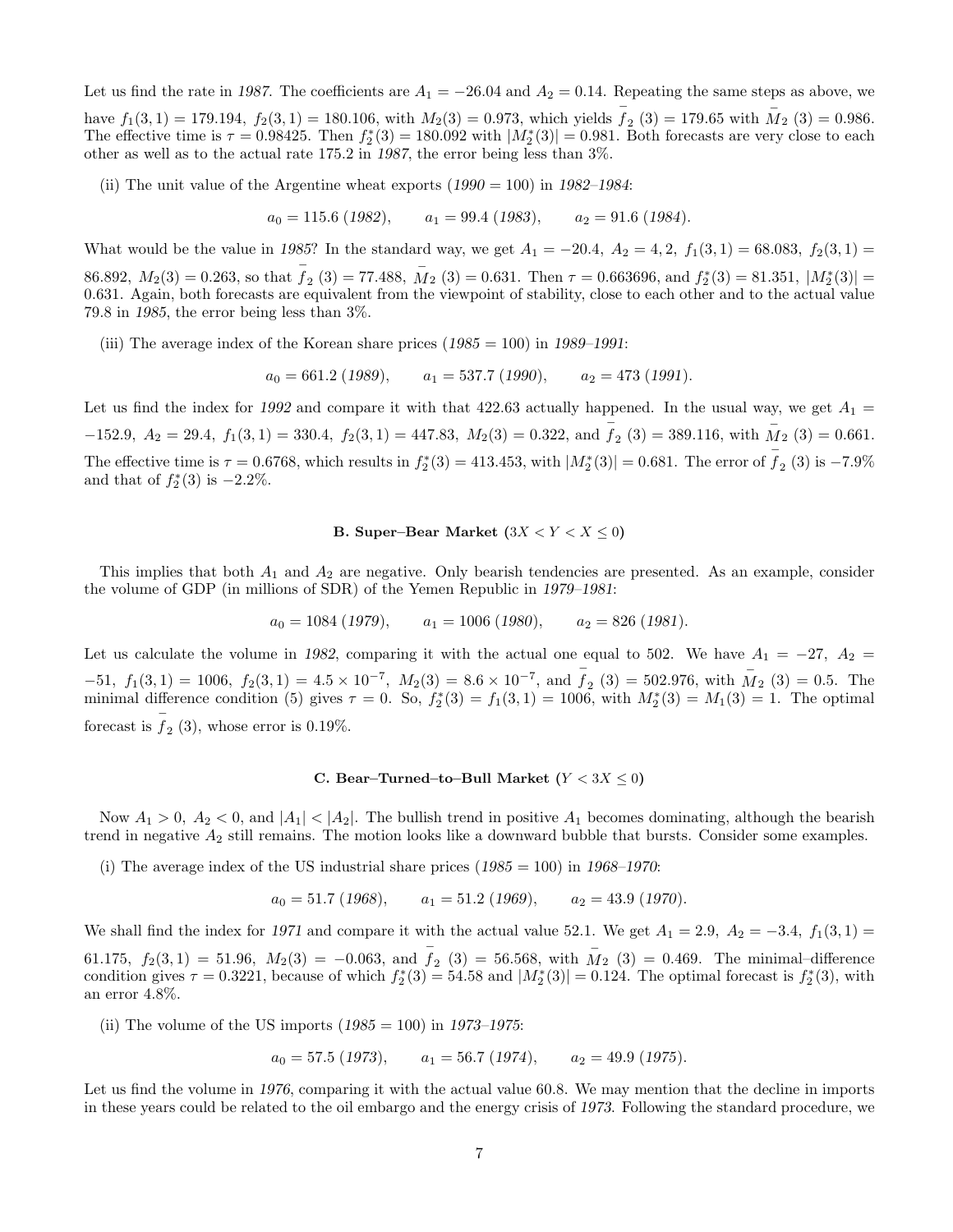have  $A_1 = 2.2$ ,  $A_2 = -3$ ,  $f_1(3, 1) = 64.494$ ,  $f_2(3, 1) = 57.61$ ,  $M_2(3) = -0.046$ ,  $f_2$  (3) = 61.052, and  $M_2$  (3) = 0.477. The effective time is  $\tau = 0.2969$ . Then,  $f_2^*(3) = 59.493$ , with  $|M_2^*(3)| = 0.108$ . The optimal forecast is  $f_2^*(3)$ , with an error  $-2\%$ , though  $f_2(3)$  is also good.

−

(iii) The ratio of the total Non–Gold Reserves to Imports for Industrial Countries in 1967–1969:

$$
a_0 = 8.1 (1967),
$$
  $a_1 = 8.1 (1968),$   $a_2 = 6.8 (1969).$ 

We make a prediction for 1970 and compare it with the actual value 8.9. As usual, we find  $A_1 = 0.65, A_2 =$  $-0.65, f_1(3,1) = 10.305, f_2(3,1) = 8.198, M_2(3) = -0.079,$ −  $f_2$  (3) = 9.252, and  $\overline{M}_2$  (3) = 0.461. Also,  $\tau$  = 0.35,  $f_2^*(3) = 8.812$ , with  $|M_2^*(3)| = 0.142$ . The forecast  $f_2^*(3)$  is optimal, with an error -0.989%.

#### V. YO–YO MARKETS

In such markets, time data are not consecutively ordered but behave oscillatory. With only three time points we consider here, there can be two possibilities.

#### A. Yo–Yo Decline Market  $(Y < 0 < X)$

In this case  $a_0 < a_1$ ,  $a_1 \ge a_2$ , hence  $A_1 > 0$ ,  $A_2 < 0$ , and  $|A_1| > |A_2|$ . The bullish trend in positive  $A_1$  overweights the bearish trend in negative  $A_2$ . The price, after  $a_2$ , can go only up. This behaviour may be called yo–yo boom. Consider an example.

The average index of the UK share prices  $(1958 = 100)$  in  $1960-1962$ :

$$
a_0 = 166 (1960),
$$
  $a_1 = 171 (1961),$   $a_2 = 158 (1962).$ 

Let us estimate the index for 1963 and compare it with the actual value 181. Calculations give us  $A_1 = 14$ ,  $A_2 =$  $-9, f_1(3, 1) = 213.791, f_2(3, 1) = 172.219, M_2(3) = -0.109$ , and −  $f_2$  (3) = 193, with  $M_2$  (3) = 0.446. The effective time is  $\tau = 0.433459$ , thence  $f_2^*(3) = 185.241$ , with  $|M_2^*(3)| = 0.215$ . The optimal forecast  $f_2^*(3)$  has an error 2.3%.

#### B. Yo–Yo Rise Market  $(X < 0 < Y)$

Here we have  $a_0 > a_1, a_1 \le a_2$ , so that  $A_1 < 0, A_2 > 0$ , and  $|A_1| > |A_2|$ . The bearish trend prevails over bullish, as a result, the price falls below  $a_2$ . This type of behaviour may be termed yo–yo crash. An example is given below.

The Chilean total reserves (in millions of SDR) in 1972–1974:

$$
a_0 = 204 (1972),
$$
  $a_1 = 137 (1973),$   $a_2 = 149 (1974).$ 

We make a forecast for 1975, comparing it with the actual value of 84. Recall that an upheaval happened in 1974 in Chile. We find  $A_1 = -106.5$ ,  $A_2 = 39.5$ ,  $f_1(3, 1) = 42.604$ ,  $f_2(3, 1) = 121.918$ ,  $M_2(3) = -0.106$ , <u>้</u>  $f_2(3) = 82.261,$ and  $M_2$  (3) = 0.447. Then  $\tau = 0.54519$ , which leads to  $f_2^*(3) = 86.856$ , with  $|M_2^*(3)| = 0.774$ . Here the optimal forecast is  $f_2(3)$  having an error  $-2\%$ .

#### VI. BUBBLE BURST

The relatively simple three–point classification of market behaviour we have presented does not exhaust all possible types of market dynamics which might occur when more points of a time series are taken, but rather demonstrates how the self–similar analysis can be used for describing market crises. It is needless to recall that the possibility of predicting market crises is very much important. We would like now to pay a special attention to market bubble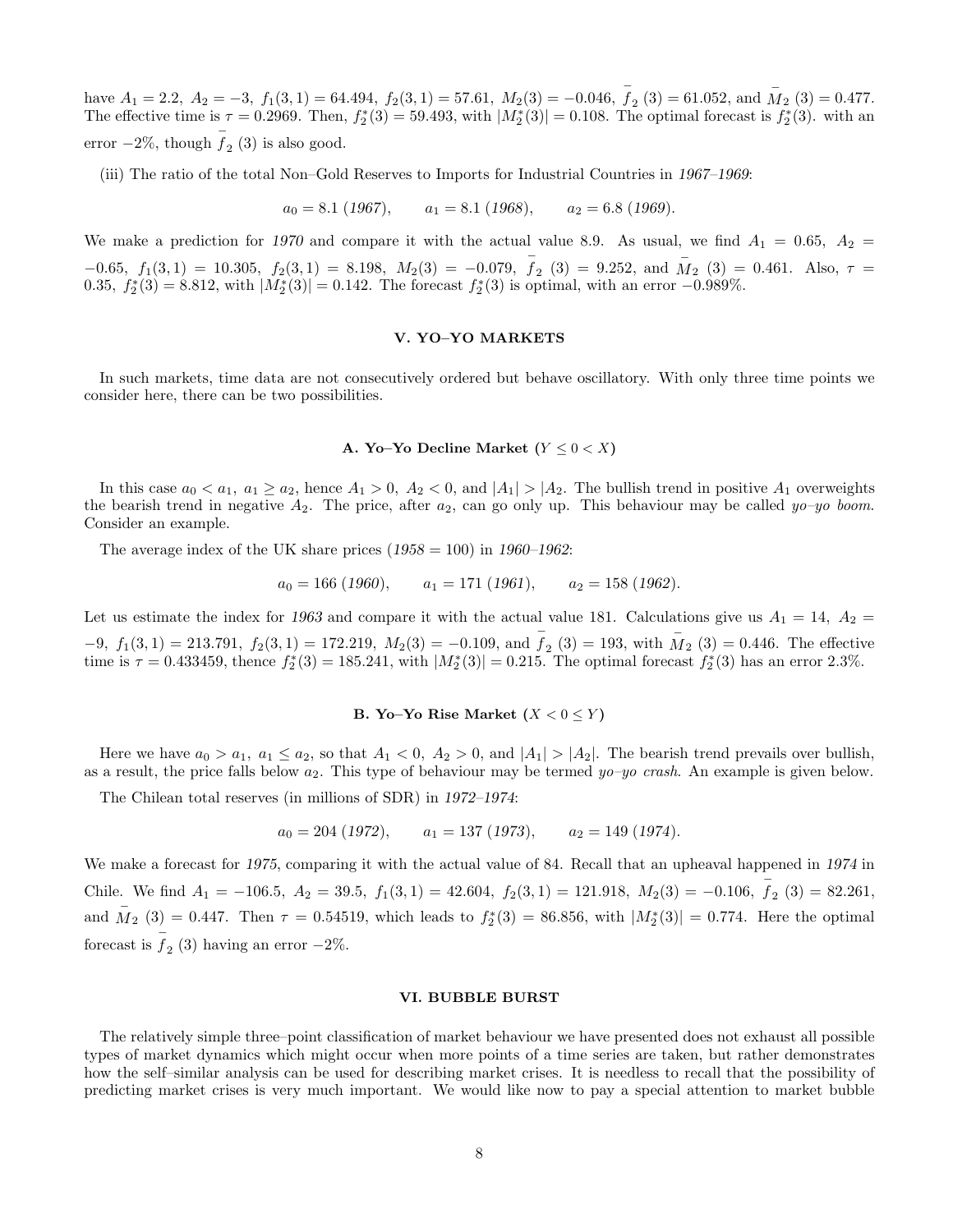bursts showing that, in the framework of the self–similar analysis, all of them occur in the same way. Such an analogy between bubble bursts of quite different markets makes it possible to predict these burst phenomena.

(i) The average index of the Belgian industrial share prices  $(1990 = 100)$  in 1971–1973:

$$
a_0 = 34 (1971),
$$
  $a_1 = 38 (1972),$   $a_2 = 46 (1973).$ 

Let us look for the index in 1974 and compare it with the actual value 37. Repeating the standard steps, we get −

 $f_1(3,1) = 40.562$ , while  $f_2(3,1) \sim 10^3$ , with  $M_2(3) \sim 10^3$ . Therefore, the average estimate  $f_2$  (3) has negligible probability to happen. The minimal–difference condition (5) gives  $\tau = 0$ . So,  $f_2^*(3) = f_1(3,1) = 40.562$ , with  $M_2^*(3) = 1.$  The error of  $f_2^*(3)$  is 9.6%.

(ii) The average index of the Japanese share prices  $(1985 = 100)$  in 1987–1989:

$$
a_0 = 196.4
$$
 (1987),  $a_1 = 213.9$  (1988),  $a_2 = 257.8$  (1989).

During these years, Japan had, what it would have been termed later, the bubble economy [19]. In 1990, the index dropped to 218.8. Applying the self–similar analysis to the data above, we find  $f_1(3,1) = 209.733$ , while  $f_2(3,1)$  as well as  $M_2(3)$  are again unreasonably large. For the effective time, we again get  $\tau = 0$ . In this way, the sole stable estimate is  $f_2^*(3) = f_1(3, 1) = 209.733$ , whose error is -4.1%.

We should keep in mind that the error of three–point forecasts may be of about 10%. For a more accurate analysis, we need to consider a larger number of historical points. But in the present paper, we wish to limit ourselves by the simplest, although the crudest, type of the three–point analysis.

## VII. CONCLUSION

We have shown how the self-similar analysis can be used for describing and forecasting various crises. The latter, according to their strength, can be roughly divided into two types: (1) First degree crash (boom), when the price falls (grows) by an amount comparable to the gain (loss) achieved during the period of observation. The majority of bubble crashes and bubble booms are of this type. Mainly those who buy stocks on margin, e.g. bears selling short, are hurt. (2) Second degree crash (boom), when the price loss (gain) is of the order of the price value at the last point of observation. Yo–yo crashes and booms are often of this category. Then, not only margin–players can be ruined, but those who own stocks outright can be hurt too.

We illustrated our approach by several examples. The number of the latter could be increased to any desirable quantity, since we have considered hundreds of such cases. In the majority of these cases, the simple three–point analysis gives reasonable predictions. When the accuracy of such a simplest analysis is not good enough, one has to invoke additional information taking into account more data on the market behaviour. However in this paper, we would like to limit ourselves by the most simple case involving just three points of data. How to deal with time series containing more points was briefly explained in Refs. [6,7] and will be discussed in detail in our following publications.

The principal difference of our approach to describing market crises, as compared to that based on modelling the market behaviour by a complicated system of nonlinear differential or difference equations [20], is in the following. Markets are so complex systems that they can be treated by dynamical models, with more or less success, only in a stationary state. But crises are principally nonstationary phenomena. The complexity of real markets makes it impossible, to our mind, to model them by any complicated system of nonlinear equations. Moreover, there is quite known property of nonlinear equations, when adding or omitting a negligibly small term drastically changes the behaviour of solutions. We do not try to invent, which, as we think, is impossible, a dynamical model for each market. Instead, we assume that each market develops self–similarly, according to its own laws. The result of this development is exhibited in market characteristics, which contain the hidden information on the laws governing the market. The self–similar analysis permits one to extract this hidden information. Thus, each market itself prescribes its future development – and this is the essence of the notion of a self–similar market.

## Acknowledgement

One of us (V.I.Y.) is grateful for financial support to the University of Western Ontario, Canada.